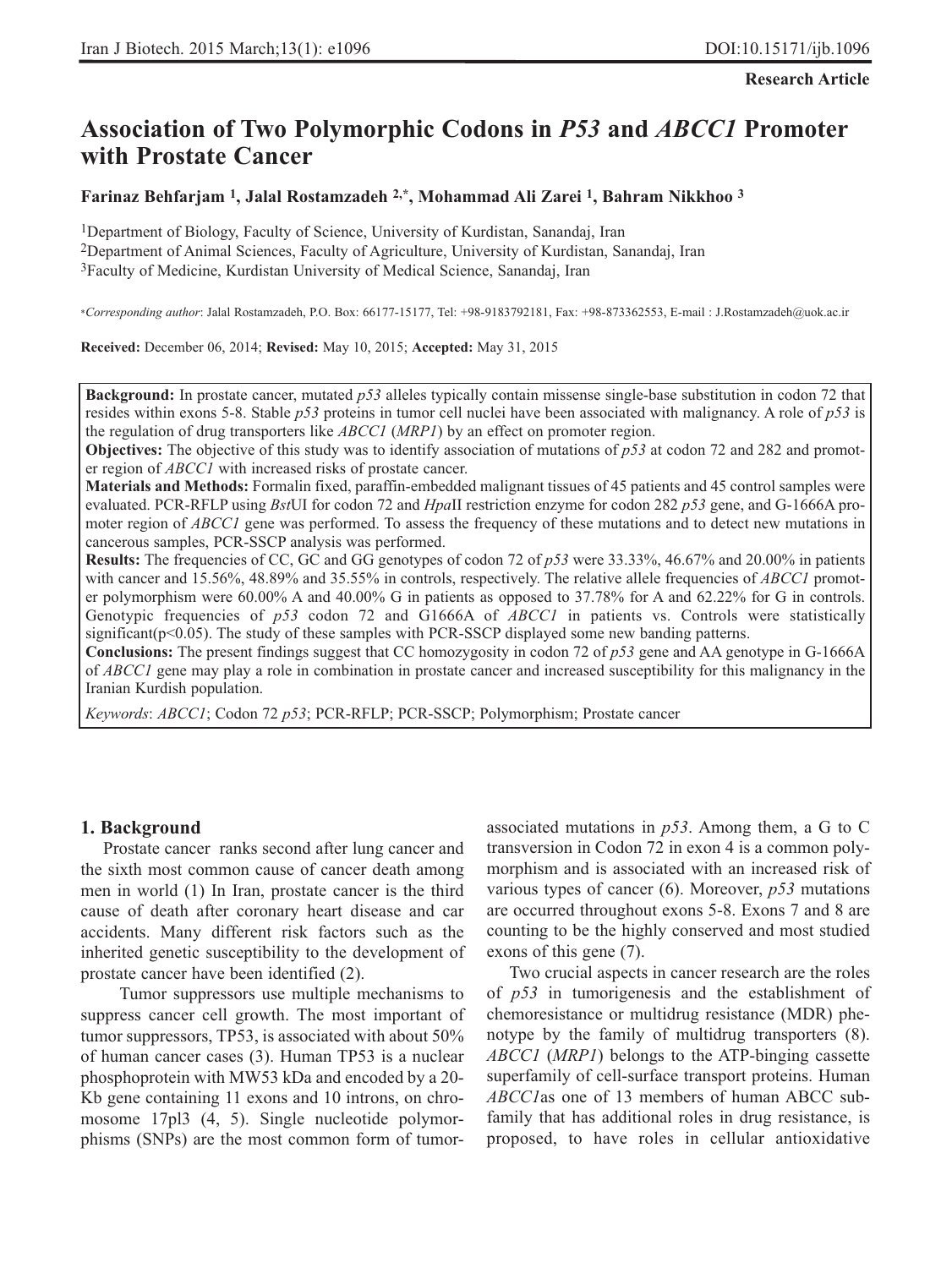defense system. SNPs in the coding region of *ABCC1* gene have been shown to affect its function (9, 10). Recent studies have revealed that G-1666A polymorphism on promoter region of *ABCC1* is a risk factor for cancer. It has been nearly 15years since the initial experiments of Chin et al. demonstrated transcriptional dependence of the *MDR1* gene promoter by *p53* (8,10-11). To clarify the association of codon 72 and 282 polymorphisms of *p53* gene and G-1666A promoter polymorphism of *ABCC1* gene with the risk of prostate cancer, a case-control study of 45 controls and 45 paraffin embedded samples of patients with confirmed prostate cancer was performed. Additionally the possibility of the interaction between the two genes, with respect to the polymorphisms, was also investigated to identify if they participated either independently or jointly in disease pathogenesis.

# **2. Objectives**

All prostate cancer samples were confirmed histologically at the Tohid Hospital of Sanandaj, Iran. The age of patients ranged between 22-90 years, with a mean of 56 years. These samples were fixed in formalin and embedded in paraffin.

As a non-malignant control group, blood of 45 randomly selected men with no previous history of cancer and no signs and symptoms of malignancy were used for DNA extraction from the same population that case patients were sampled.

# **3. Materials and Methods**

### *3.1. Genomic DNA Extraction and PCR Amplification*

Genomic DNA was extracted from paraffin embedded tissues. Tissue sections (2 pieces with 20 mm thickness each) were scraped into a 1.5 ml microcentrifuge tube. Tissue fragments were deparaffinized with xylene, ethanol and washed with PBS buffer ( pH 7.4; 1.7 mM KH<sub>2</sub>PO<sub>4</sub>, 5.2 mM Na<sub>2</sub>HPO<sub>4</sub>, 150 mM NaCl) two times. For digestion, lysis buffer (1M Tris, 0.5M EDTA, SDS 10% w/v and proteinase K (20 mg.ml-1)) were added to each microtube and incubated 16 h at 55ºC and DNA was extracted by phenol-chloroform extraction method (12-14).

PCR amplification of exon 4 and exon 8 of *p53* gene and G-1666A promoter region of *ABCC1* was carried out using designed primers with Gene runner software (Hastings Software, Inc. http://www.generunner.net) (Table 1).

#### *3.2. RFLP and SSCP Analysis*

PCR-RFLP was used for genotype identification. *BstU*I was used to digest the PCR product of codon 72, and *Hpa*I was used to restrict both codon 282 of *p53* and G-1666A of *ABCC1*. The digestion was carried out for 16 h at 37ºC. Restricted DNA fragments were separated on an 8% acrylamide gel for 3h at constant power of 150 w and stained with silver nitrate (15). *BstU*I cleaves 274 bp PCR product of G allele at codon 72 *p53* gene, generating 140 bp and 107 bp fragments (Figure 1A). *HpaI*I cleaves 175 bp PCR product of G allele of *ABCC1*, generating 102 bp and 73 bp fragments (Figure 1C). All PCR products were screened for sequence variations via SSCP. PCR products  $(4 \mu l)$ were mixed with 4 μl of loading buffer (0.05% bromophenol blue, 0.05% xylene cyanol, 95% formamide, 20 mM EDTA) and  $8 \mu$ l of ddH<sub>2</sub>O. The mixture was heat denatured at 95ºC for 10 min and immediately placed on ice for 5 min until loading on 12% w/v acrylamide at constant power of 200 w for 17-18h and stained with silver nitrate (Figure 2).

#### *3.3. Statistical Analysis*

Population allelic frequencies were tested for Hardy-Weinberg equilibrium by  $\chi^2$  test. The association between *p53* and *ABCC1* polymorphisms and the risk of development of prostate cancer was analyzed with  $\chi^2$  test. *P* values below 0.05 were considered to be statistically significant. All analyses were performed by POPGENE V.1.31 (16).

| <b>Table 1.</b> Primer sequences of codons, 72 and 282, and ABCC1 |                                                                                                                        |                       |  |  |  |
|-------------------------------------------------------------------|------------------------------------------------------------------------------------------------------------------------|-----------------------|--|--|--|
| Gene                                                              | Sequence $(\rightarrow)$                                                                                               | <b>Product length</b> |  |  |  |
| Codon 72 exon 4<br>P <sub>53</sub>                                | Forward primer: GCTCTTTTCACCCATCTACAGTC<br>Reverse primer: CGTAGCTGCCCTGGTAGGTTTTC                                     | 247bp                 |  |  |  |
| Codon 282 exon 8                                                  | Forward primer: GTGGTAATCTACTGGGACGGAAC                                                                                | 246 <sub>bp</sub>     |  |  |  |
| P <sub>53</sub><br>ABCC1                                          | Reverse primer: GTGTTGTTGGGCAGTGCTAGGA<br>Forward primer: CAAGCAACAGCATAACTGGC<br>Reverse primer: GTGTGTGCATTTGAGACCTC | 175bp                 |  |  |  |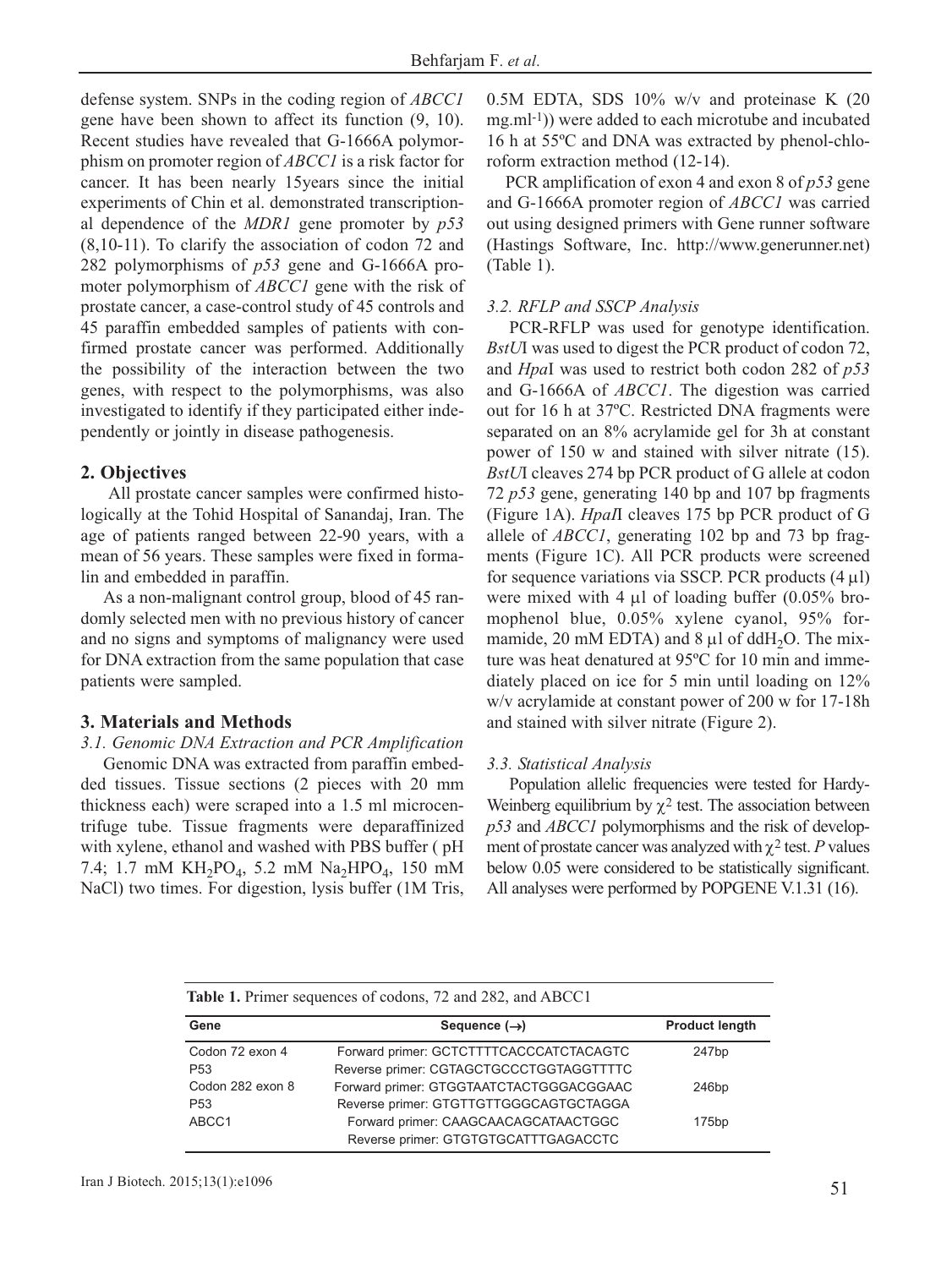

**Figure 1.** A: PCR-RFLP of codon 72 *p53* gene. Lanes 3, 4 and 6 CC homozygous genotype (Pro/Pro, 247 bp); lane 1 GC heterozygous genotype (Pro/Arg, 247,140 and 107 bp); Lanes 2 and 7 GG homozygous genotype (Arg/Arg, 140 and 107 bp). B: PCR-RFLP of codon 282 *p53* gene. All lanes were homozygous (184 and 62 bp). C: PCR-RFLP of G-1666A *ABCC1*. Lanes 2, 5 and 6 AA homozygous genotype (175 bp); lane 3 GA heterozygous genotype (175, 102 and 73 bp); lane 1 GG homozygous genotype (102 and 73 bp)

# **4. Results**

*4.1. The correlation between p53 codons 72 and 282, and ABCC1G-1666A polymorphic variants and risk of prostate cancer occurrence*

The allele and genotype frequencies of p53 codon 72 and *ABCC1* promoter region of G-1666A genotypes are summarized in Table 2. The genotype frequencies in patients and controls did not deviate significantly from the Hardy-Weinberg equilibrium (p>0.05). Detection of *p53* and *ABCC1* polymorphisms were successfully conducted in all patient and control samples by PCR-RFLP (Figure 1). The cases had more CC (Pro/Pro) individuals and a higher C allele frequency in the codon 72 than that of the controls  $(56.66\% \text{ vs. } 40.00\%)$ . Moreover, they had more AA individuals and a higher A allele frequency for the G-1666A of *ABCC1* gene than that of the controls (60.00% vs. 37.78%; Table 2).

The frequencies of homozygous and heterozygous genotypes among patients were significantly different from those among controls. Results of this study showed the *p53* Pro/Pro genotype in codon 72 was associated with an increased risk of developing prostate cancer (33.33% in patients with cancer and 15.56% in controls p<0.05). Similarly the *ABCC1* AA genotype of G-1666A was also correlated with prostate cancer risk (31.11% in patients and 11.11% in controls p<0.05). In *p53* gene, polymorphism was also analyzed for codon 282. However, no polymorphism was observed for this codon among the cases and the controls and all had CC genotype (Table 2).

# *4.2. Nucleotide changes and mutation analysis in p53 and ABCC1*

Mobility shifts in banding pattern between samples during SSCP is indicative of sequence variation. The PCR-SSCP analyses of codons 72 and 282 of the p53 gene, and G-1666A mutation of *ABCC1* gene was performed for all 90 patient and control samples. PCR-SSCP analysis of codon 72 of *p53* showed three patterns (Figure 2A). Pattern 1 (lane3) with 5 bands was seen in all control samples and in 41 of 45 tumor samples. Pattern 2 (lane 1) with 3 bands was displayed in 1tumor sample. Two patient samples displayed pattern 3 (lane 2) with 4 bands. These 3 samples apparently had a different migration pattern. Further analysis need to confirm sequence variation. PCR-SSCP analysis of codon 282 of *p53* showed no new banding pattern (Figure 2B), all with 2 bands.

The representative PCR-SSCP analysis of G-1666A mutation of *ABCC1* showed four patterns (Figure 2C). Pattern 1 had 3 bands (lane 1-4, 6-8) that was detected in most tumor samples. Three tumor samples had 4 bands (pattern 4, lane 9) and another two samples 3 bands (pattern 3). These patterns (4 and 3) can be considered as new mutations in this cohort.

# **5. Discussion**

TP53 as "the guardian" of the human genome is involved in DNA repair, the cell cycle, gene transcription and apoptosis (15, 16). Many of *p53* mutations produce abnormal proteins without transcriptional regulatory activities (17).A brief search of reported mutations in EXAC browser beta (URL: http://exac.broadinstitute.org) showed that missense mutation in codon 72 (rs1042522) has high incidence in some populations and located in the third place of highly occurred mutations in this gene. One of the roles of *p53* is regulation of the *ABCC1* promoter. In one study, the researchers found a concomitant reduction in *ABCC1* mRNA levels with *wtp53* expression (8).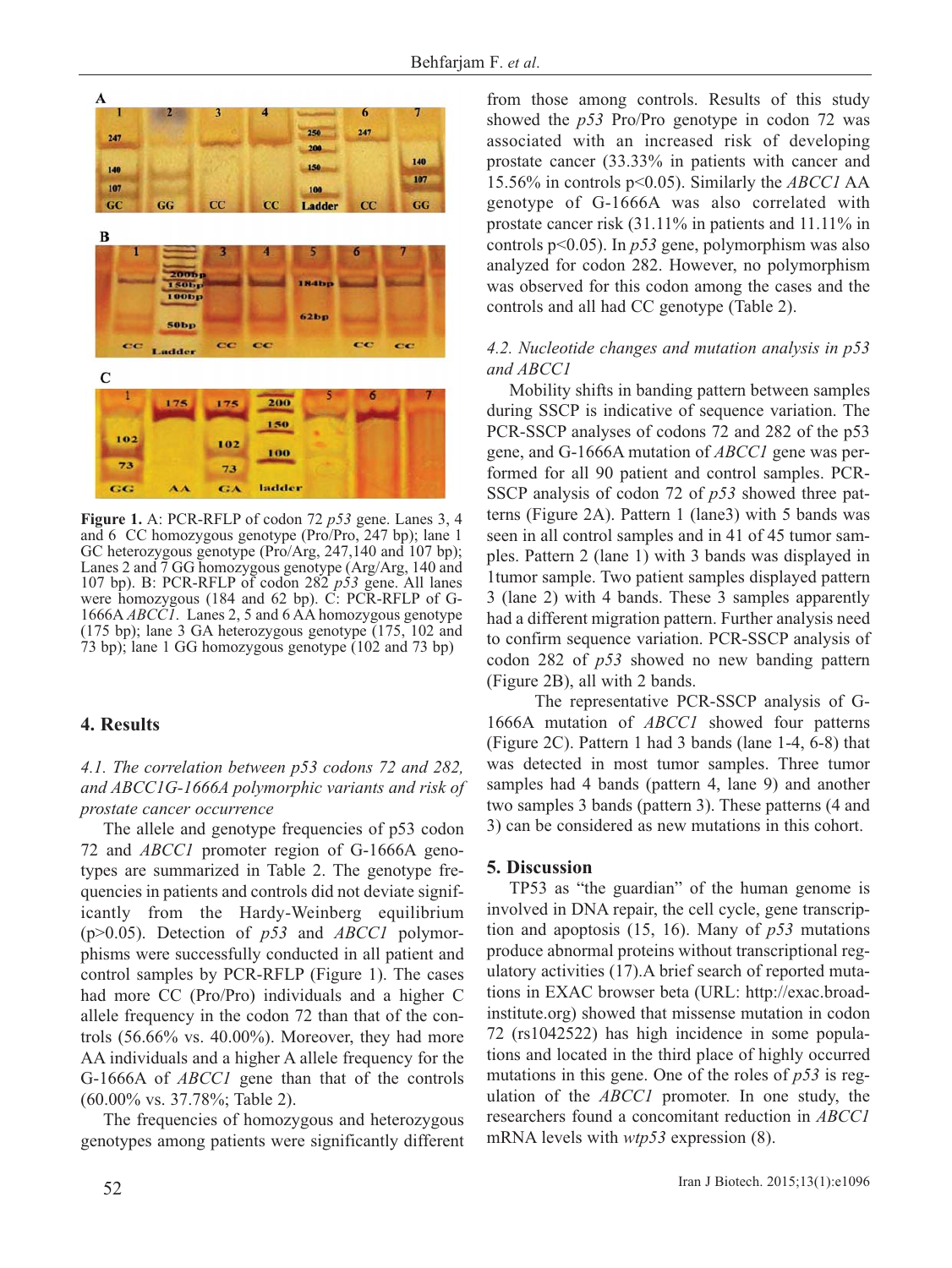

**Figure 2.** A: PCR-SSCP of codon 72 *p53* gene. Lane 3 had pattern 1 with 5 bands that like control samples; lane 1had pattern 2 with 3 bands; lane 2 had pattern 3 with 4 bands. B: PCR-SSCP of codon 282 *p53* gene. All lanes had one pattern with 2 bands. C: PCR-SSCP of G-1666A *ABCC1*. Lanes 1-4, 6-8 had pattern 1 with 3 bands; lane 5 had pattern 2 with 5 bands; lane 9 had pattern 4 with 4 bands and lane 12 had pattern 3 with 3 bands.

| <b>Table 1.</b> Genotypic frequencies of p53 at codons 72 and |  |  |  |
|---------------------------------------------------------------|--|--|--|
| 282 and ABCC1 in promoter region G-1666A among                |  |  |  |
| patients and controls                                         |  |  |  |

|                 | Genotype    | <b>Patient</b> | Control      |
|-----------------|-------------|----------------|--------------|
|                 |             | N(%)           | N (%)        |
| Codon 72        | Pro/Pro(CC) | 15 (33.33%)    | 7 (15.56%)   |
| exon 4          | Pro/Arg(GC) | 21(46.67%)     | 22 (48.89%)  |
| P <sub>53</sub> | Arg/Arg(GG) | $9(20.00\%)$   | 16 (35.55%)  |
|                 | C           | 56.66%         | 40.00%       |
|                 | G           | 43.34%         | 60.00%       |
|                 | Trp/Trp(TT) | $0(0.00\%)$    | $(0.00\%)$   |
| Codon 282       | Arg/Trp(CT) | $0(0.00\%)$    | $(0.00\%)$   |
| exon 8          | Arg/Arg(CC) | 45(100.00%)    | 45(100.00%)  |
| P53             | т           | $0.00\%$       | $0.00\%$     |
|                 | C           | 100.00%        | 100.00%      |
|                 | AA          | 14 (31.11%)    | $5(11.11\%)$ |
|                 | GА          | 26 (57.78%)    | 24 (53.44%)  |
| G-1666A         | GG          | $5(11.11\%)$   | 16 (35.55%)  |
| ABCC1           | A           | 60.00%         | 37.78%       |
|                 | G           | 40.00%         | 62.22%       |

Previous reports suggested that a functional polymorphism in codon 72 of *p53* gene, which encodes polyproline domain with a vital role in apoptosis induction, is in relation to the most cancers (18-23) and prevalence of exon 5-8 mutations, which encodes the DNA binding domain of the TP53 molecule are found in many of human cancers (5, 26). On the other hand, a report by Zhao *et al*., indicated that promoter polymorphism of *ABCC1* gene too, is associated with cancer development (10). Here, polymorphisms of 72 and 282 codons of *p53* gene and promoter of *ABCC1* were investigated. Results showed that Pro/Pro genotype in codon 72 of *p53* and AA genotype in *ABCC1* in patients are higher than controls and are correlated with the risk of prostate cancer in our population. It was also found that the Pro allele in codon 72 of *p53* and the A allele in *ABCC1* were significantly associated with prostate cancer in the cohort. Overall, most of cancer samples had GCGA and CCAA genotypes (18 and 11 of 45, respectively), whereas most of controls had GCGA and GGGG genotypes (20 and 16 of 45, respectively). These results showed that CCAA genotype may be more susceptible to developing cancer than other possible genotypes. Our results need confirmation in larger sample size assays. Different human populations have different allele frequencies. Many factors can influence genotyping studies such as genetic background of populations, different life style, selection of control samples and inter-laboratory variation in the genotyping methods and samples conditions (20, 22). Moreover the size of fragment that must be amplified would be an important factor in working with severely degraded DNA specimens, especially DNA obtained from stored tissues like paraffin embedded tissues. Many studies suggested that shorter fragments are better (22, 27). The *p53* pathway is composed of many genes with different responses in diverse environmental signals of various populations that may be other explanations for different results (28).

In codon 72 polymorphism of *p53*, transversion mutation of G to C, leading to substitution of Arg with Pro will result different biological properties. Arg allele as a wild type form of *p53* is more efficient in apoptosis induction than Pro allele, which is resulted from increased localization potential of Arg variant in the mitochondria that regulates the release of cytochrome c into cytosol (24, 25). The function of *p53* in transcription activation differs between the Arg and the Pro variants, with Pro variant demonstrating increased interaction with TFII (29, 30).In our popula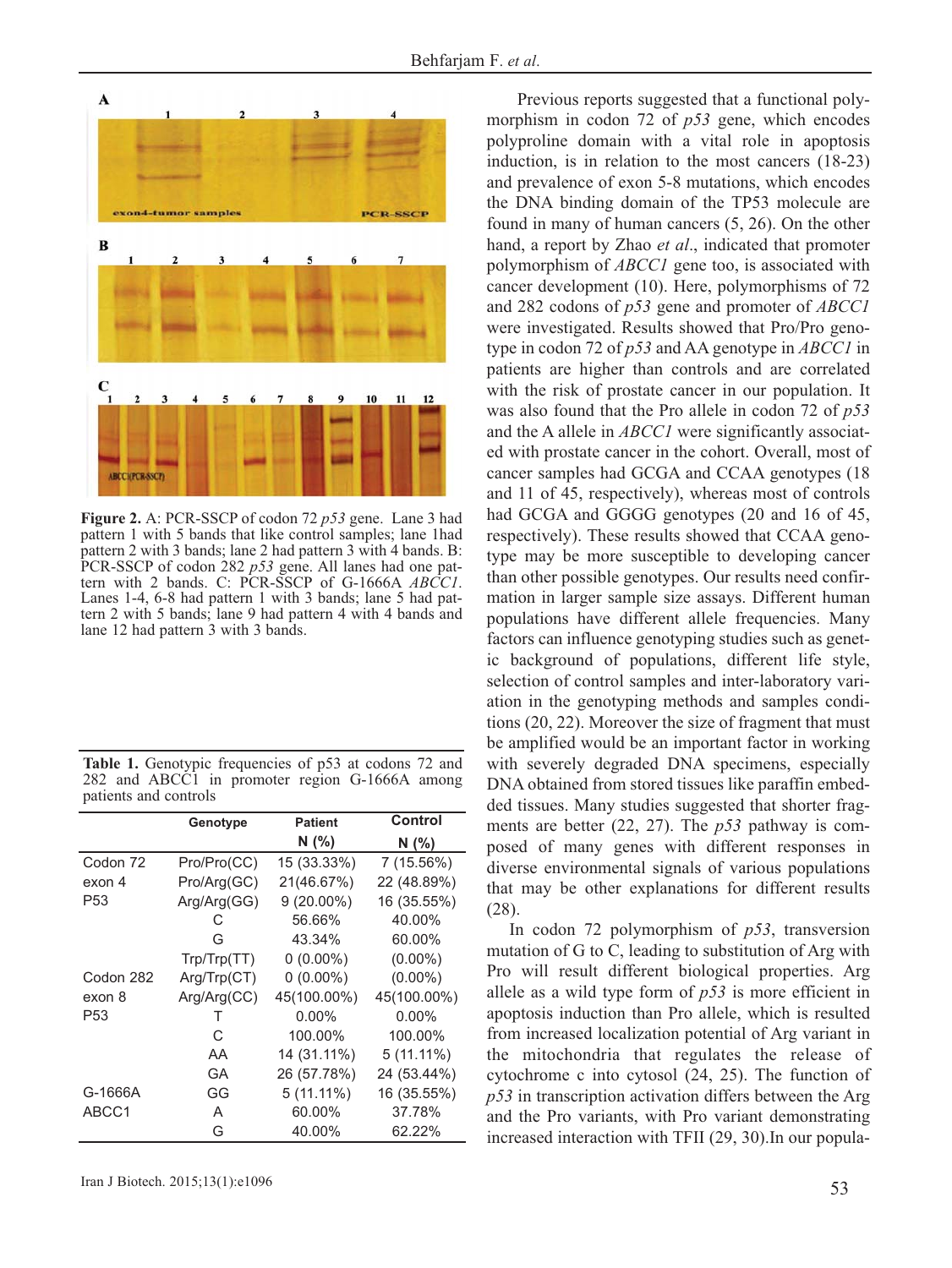tion, higher frequencies were noted for Pro/Pro as opposed to Arg/Arg. Such differences of two alleles can demonstrate the probable correlation of Pro/Pro genotype with increased risk of prostate cancer.

*ABCC1* promoter studies showed that N-myc regulates expression of *ABCC1* gene through interaction with a putative E-box element and other cis-acting factors (31). Evidences indicated that SNPs within the *ABCC1* (*MRP1*) are important in predicting the response to chemotherapy in different cancers. This gene can induce a characteristic mutation in *p53* (10, 30). Previous studies have shown that *p53* mutations are significantly associated with a poor prognosis for patients with cancer (32). SNPs in the promoter region of a gene can potentially alter the affinity of interactions between DNA and nuclear proteins and, so that, affect the efficiency of transcription. Allele G in this prompter region of *ABCC1* has a stronger binding affinity for nuclear proteins like *p53* than allele A (10). Therefore, *TP53* can affect transcription of *ABCC1* by binding to its promoter.

Higher frequency of AA genotype was noted in our study. Existence of allele A may be creating abnormal protein that cannot bear an accurate function in drug resistance, affecting nuclear proteins. TP53 cannot bind to abnormal allele A in promoter region of *ABCC1* and regulate its transcription. Survey of gene expression of these two genes can confirm the results and hypothesis.

In this study, we also investigated probable new mutation in samples using PCR-based SSCP technique. Results showed new banding patterns only in cancerous patients' samples than controls that can be novel polymorphic sites for these regions. These abnormal SSCP patterns can characterize single point mutation, gene deletions or rearrangements, which would result in amino acid substitution within the *p53* protein. Sequencing of these samples with uncommon patterns may propose a hypothesis that some of these new polymorphisms may contribute insusceptibility to the development of some cancers.

In conclusion, our study showed both p53 codon 72 polymorphism (Pro/Pro genotype) and *ABCC1* promoter region G-1666A polymorphism (A allele) appear to have significant association with an increased risk of developing prostate cancer. The precision role of the two polymorphisms can be confirmed through future studies with larger number of samples. This is the first attempt to establish a correlation between *p53* and *ABCC1* polymorphisms, and cancer development. We believe that the presented data can be used as a basis for future studies to study the functional effects of such polymorphisms and other gene polymorphisms in *p53* pathway.

# **Acknowledgements**

We thank the staff of pathological lab of the Tohid Hospital of Sanandaj for their technical assistance. The authors declare that they have no conflicts of interest.

# **References**

- 1. Ahmedin J, Freddie B, Melissa M, Jacques F, Elizabeth W, David F. Global cancer statistics. *CA Cancer J Clin*. 2011; **61**:69-90. DOI: 10.3322/caac.20107
- 2. Damin AP, Frazzon AP, Damin DC, Roehe A, Hermes V, Zettler C, *et al*. Evidence for an association of T*P53* codon 72 polymorphism with breast cancer risk. *Cancer Detect Prev*. 2006;**30**:523-529. DOI: 10.1016/j.cdp.2006.09.007
- 3. Sun W, Yang J. Functional mechanisms for human tumor suppressors. *J Cancer*. 2010;**1**:136-40. DOI: 10.7150/jca.1.136
- 4. Pietsch EC, Humbey O, Murphy ME. Polymorphisms in the *p53* pathway. *Oncogene* 2006;**25**:1602-1611. DOI: 10.1038/ sj.onc.1209367
- 5. Bai L, Zhu WG. p53: Structure, function and therapeutic applications. *J Cancer*. 2006;**2**(4):141-153.http://www.mupnet.com
- 6. Van Heemst D, Mooijaart SP, Beekman M, Schreuder J, de Craen AJ, Brandt BW, Bijlsma R, van Heemst D, Heijmans BT, van Houwelingen JC, Knook DL, Meulenbelt I, de Meijer PHEM, Mooijaart SP, Pijpe J, Schoenmaker M, Slagboom PE, Westendorp RGJ, van de Zande LPWGM, Zwaan BJ. Variation in the human *TP53* gene affects old age survival and cancer mortality. *Exp Gerontol*. 2005;**40**:11-15. DOI: 10. 1016/j.exger.2004.10.001
- 7. Schneuber SE, Regiting P, Petru E, Winter R. Breast metastasis 56 months before the diagnosis of primary ovarian cancer: a case study. *Anticancer Res*. 2008;**28**:3047-3050. PMID: 19031954 [PubMed - indexed for MEDLINE]
- 8. Bush JA, Li G. Cancer chemoresistance: the relationship between *p53* and multidrug transporters. *Int J Cancer*. 2002; **98**:323-330. DOI: 10.1002/ijc.10226
- 9. Yin JY, Huang Q, Yang Y, Zhang JT, Zhong MZ, Zhou HH, Liu ZQ. Characterization and analyses of multidrug resistance-associated protein 1 (*MRP1*/*ABCC1*) polymorphisms in Chinese population. *Pharmacogenet Genomics*. 2009;**19**:206- 216. DOI: 10.1097/FPC.0b013e328323f680
- 10. Zhao J, Yu BY, Wang DY, Yang JE. Promoter polymorphism of *MRP1* associated with reduced survival in hepatocellular carcinoma. *World J Gastroenterol*.2010;**16**:6104-6110. DOI: 10.3748/wjg.v16.i48.6104
- 11. Chin KV, Ueda K, Pastan I, Gottesman MM. Modulation of activity of the promoter of the human *MDR1* gene by Ras and p53. *Science* 1992:**255**; 459. DOI: 10.1126/science.1346476
- 12. Mohammadi A, Vaziri Gohar A, Shakibaie MR. Mutations in tumor suppressor *TP53* Gene in formalin-fixed, paraffin embedded tissues of squamous cell carcinoma (SCC) of lung cancer. *Am J Bioch Biotechnol*. 2008;**4** (1):1-6.